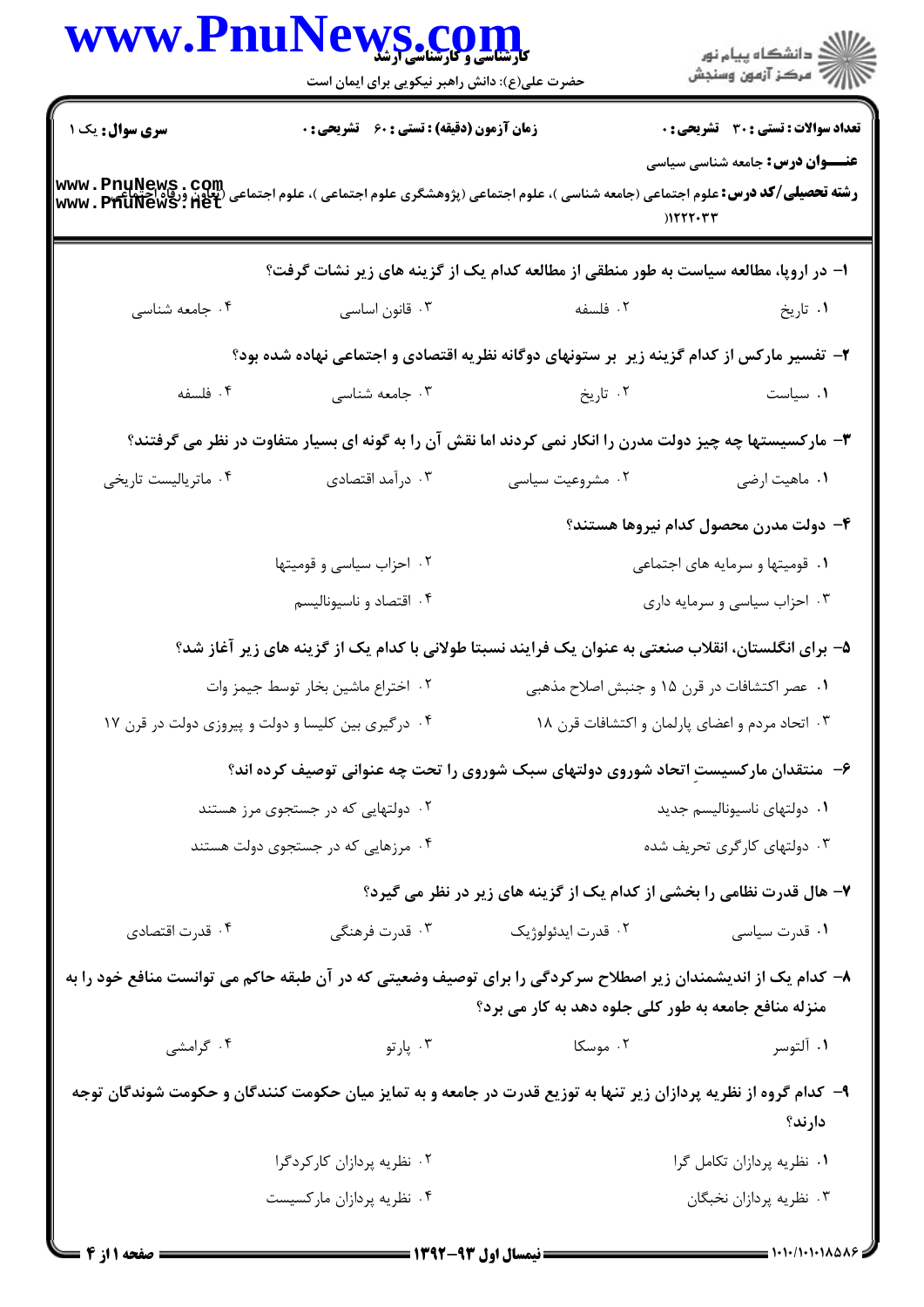|                                                    | WWW.PnuNews.com<br>حضرت علی(ع): دانش راهبر نیکویی برای ایمان است                                                                                                            |                                           | ِ<br>∭ دانشڪاه پيام نور<br>∭ مرڪز آزمون وسنڊش                                          |
|----------------------------------------------------|-----------------------------------------------------------------------------------------------------------------------------------------------------------------------------|-------------------------------------------|----------------------------------------------------------------------------------------|
| <b>سری سوال : ۱ یک</b>                             | <b>زمان آزمون (دقیقه) : تستی : 60 ٪ تشریحی : 0</b>                                                                                                                          |                                           | <b>تعداد سوالات : تستی : 30 ٪ تشریحی : 0</b><br><b>عنـــوان درس:</b> جامعه شناسی سیاسی |
|                                                    | <b>رشته تحصیلی/کد درس:</b> علوم اجتماعی (جامعه شناسی )، علوم اجتماعی (پژوهشگری علوم اجتماعی )، علوم اجتماعی (تعاون ورفاه اجتماع www . PnuNews . Com<br>www . PfiuNews . Net |                                           | 1555.77                                                                                |
|                                                    |                                                                                                                                                                             |                                           | ∙ا− موضوع کتاب ؒ چه کسانی حکومت می کنند ؒ اثر معروف ؒ دال ؒچیست؟                       |
|                                                    | ۰۲ موضوع آن  قانون الیگارشی است                                                                                                                                             |                                           | ۰۱ مطالعه تصمیم گیری در شهر نیوهیون                                                    |
|                                                    | ۰۴ مباحث ضد سرمایه داری را مطرح کرده است                                                                                                                                    |                                           | ۰۳ در مورد مباحث ضد دموکراتیک است                                                      |
|                                                    |                                                                                                                                                                             |                                           | 1۱- وجه مشترک توتالیتاریسم و دموکراسی کدام گزینه است؟                                  |
| ۰۲ در نظر گرفتن توده به عنوان گروه های ذی نفع رقیب |                                                                                                                                                                             | ٠١ كنار گذاشتن توده ها                    |                                                                                        |
|                                                    | ۰۴ استفاده از زور در حکومت                                                                                                                                                  |                                           | ۰۳ علاقه به مشاركت سياسي توده اي                                                       |
|                                                    | ۱۲- هانا آرنت در کتاب "منشاء توتالیتاریسم " کدام مورد را جوهر و ذات حکومت توتالیتر می داند؟                                                                                 |                                           |                                                                                        |
|                                                    | ۰۲ ترور کامل                                                                                                                                                                |                                           | ۰۱ سیاسی شدن کل زندگی                                                                  |
|                                                    | ۰۴ عدالت پیشگی                                                                                                                                                              |                                           | ۰۳ منجی گرایی سیاسی                                                                    |
|                                                    |                                                                                                                                                                             |                                           | ۱۳- کدام اندیشمند زیر دموکراسی را شکل قاسد حکومت انبوه مردم می دانست؟                  |
| ۰۴ فيثاغورث                                        | ۰۳ سقراط                                                                                                                                                                    | ۰۲ افلاطون                                | ۰۱ ارسطو                                                                               |
|                                                    |                                                                                                                                                                             |                                           | ۱۴- در جوامع توتالیتر کنترل رسانه ها به چه منظور صورت می گیرد؟                         |
|                                                    | ۰۲ تشویق توده برای ورود به احزاب سیاسی                                                                                                                                      | ٠١. برقراري ارتباط بين دولت و احزاب سياسي |                                                                                        |
| ۰۴ جلوگیری از فعالیت احزاب سیاسی و سرکوب آنها      |                                                                                                                                                                             | ۰۳ تداوم سلطه رژیم و اجتماعی کردن سیاسی   |                                                                                        |
|                                                    |                                                                                                                                                                             |                                           | ۱۵- برای کدامیک از نظریه زیر ، مشارکت سیاسی کلید رفتار سیاسی است؟                      |
| ۰۴ کثرت گرایی                                      | ۰۳ نخبگان                                                                                                                                                                   | ۰۲ مارکسیسم                               | ۰۱ رفتارگرایی                                                                          |
|                                                    | ۱۶– از نظر وربا و نای افراد کاملا منفعل در مشارکت سیاسی در ایالات متحده امریکا چه کسانی هستند؟                                                                              |                                           |                                                                                        |
|                                                    |                                                                                                                                                                             |                                           | ۰۱ افرادی که فعالیت سیاسی شان به سیاستها و مسائل محلی محدود بود                        |
|                                                    |                                                                                                                                                                             |                                           | ۰۲ افرادی که تنها فعالیت سیاسی آنها رای دادن بود                                       |
|                                                    |                                                                                                                                                                             |                                           | ۰۳ کسانی که تنها به مسائلی توجه داشتند که از از جنبه شخصی بر آنها اثر می کرد           |
|                                                    | ۰۴ کسانی که تنها در رابطه با مسائل خاص که برای آن مبارزه میکردند در سیاست درگیر بودند                                                                                       |                                           |                                                                                        |
|                                                    | ۱۷– کدام گزینه زیر را می توان به عنوان کمترین شکل فعال مشارکت سیاسی در نظر گرفت؟                                                                                            |                                           |                                                                                        |
| ۰۴ ورود به احزاب قومی                              | ۰۳ ورود به احزاب سیاسی                                                                                                                                                      | ۰۲ رای دادن                               | ۰۱ کاندیداتوری مجلس                                                                    |
|                                                    |                                                                                                                                                                             |                                           |                                                                                        |

 $= 1 - 1 - 11 - 110005$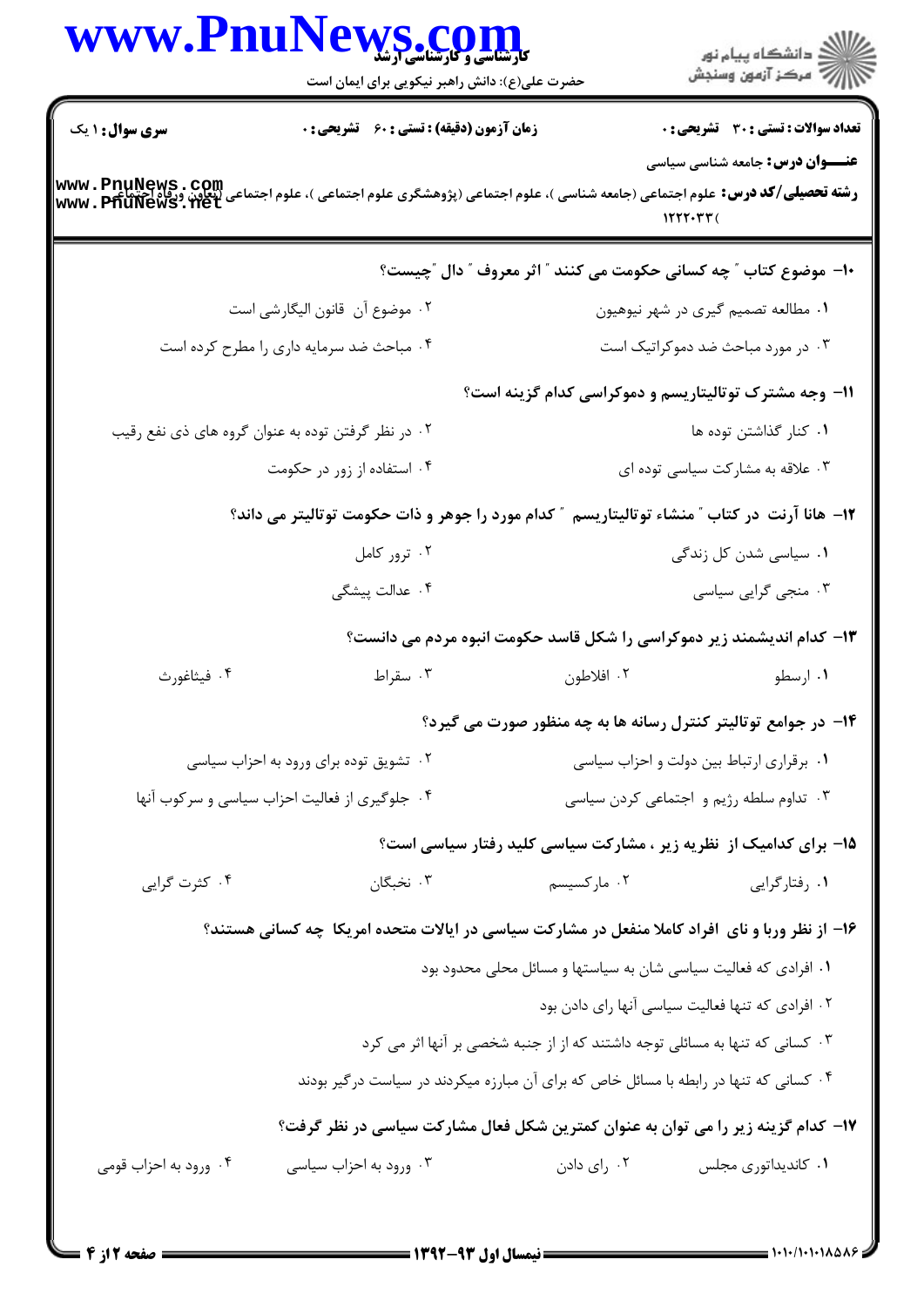| www.Pnu                | حضرت علی(ع): دانش راهبر نیکویی برای ایمان است      | الدین است و کارشناسی ارشد<br>کارشناسی و کارشناسی ارشد    | ڪ دانشڪاه پيا <sub>م</sub> نور<br>ر <i>7</i> مرڪز آزمون وسنڊش                                                                                                                                                                     |
|------------------------|----------------------------------------------------|----------------------------------------------------------|-----------------------------------------------------------------------------------------------------------------------------------------------------------------------------------------------------------------------------------|
| <b>سری سوال : ۱ یک</b> | <b>زمان آزمون (دقیقه) : تستی : 60 ٪ تشریحی : 0</b> |                                                          | تعداد سوالات : تستى : 30 - تشريحي : 0                                                                                                                                                                                             |
|                        |                                                    |                                                          | <b>عنـــوان درس:</b> جامعه شناسی سیاسی<br><b>رشته تحصیلی/کد درس:</b> علوم اجتماعی (جامعه شناسی )، علوم اجتماعی (پژوهشگری علوم اجتماعی )، علوم اجتماعی (تعاون ورفاه اجتماعه WWW . PnuNews . Com<br>WWW . PfiuNews . Net<br>1555.77 |
|                        |                                                    |                                                          | ۱۸– در تعریف وبر از دولت کدام گزینه زیر در نهایت اساس ادعای مشروعیت دولت است؟                                                                                                                                                     |
|                        | ۰۲ نظارت بر احزاب سیاسی و مجلس                     |                                                          | ٠١ كنترل پليس و ارتش                                                                                                                                                                                                              |
|                        | ۰۴ کنترل مرزها از تهاجم بیگانگان                   |                                                          | ۰۳ نظارت بر اقتصاد کشور و مجلس                                                                                                                                                                                                    |
|                        |                                                    |                                                          | ۱۹– اعضای مجلس سنای کانادا چگونه نامزد می شوند؟                                                                                                                                                                                   |
|                        | ۰۲ عضویت موروثی                                    |                                                          | ۰۱ به طور غیر مستقیم به وسیله یک هیئت انتخاباتی                                                                                                                                                                                   |
|                        | ۰۴ طبق نظر احزاب سیاسی                             |                                                          | ۰۳ طبق نظر نخست وزير وقت                                                                                                                                                                                                          |
|                        |                                                    |                                                          | ۲۰- کارل دویچ(۱۹۶۳) در مطالعه کلاسیک خود، اعصاب حکومت، ارتباطات را درکدام گزینه زیر قرار می دهد؟                                                                                                                                  |
| ۰۴ روابط بين الملل     | ۰۳ توسعه مفهوم فرهنگی                              | ٠٢ انتقال اطلاعات                                        | ۰۱ کانون درک سیاسی                                                                                                                                                                                                                |
|                        |                                                    |                                                          | <b>۲۱</b> - در زمینه ارتباطات سیاسی کاتز و لازارسفلد کدام نظریه را مطرح کردند؟                                                                                                                                                    |
|                        | ۰۲ نظریه جریان دومرحله ای                          |                                                          | ۰۱ نظریه تکاملی                                                                                                                                                                                                                   |
|                        | ۰۴ نظريه نخبگان                                    |                                                          | ۰۳ نظریه گزینش سیاسی                                                                                                                                                                                                              |
|                        |                                                    |                                                          | ۲۲– کدام یک از گزینه های زیر، مربوط به ″ افکار عمومی به طور کلی ″ می باشد؟                                                                                                                                                        |
|                        |                                                    |                                                          | ۰۱ هر کسی که در هیچ کدام از گروههای بالا قرار نمیگیرد.                                                                                                                                                                            |
|                        |                                                    | ۰۲ کسانی که در حوزه عقاید مربوط متخصصان شناخته شده هستند |                                                                                                                                                                                                                                   |
|                        |                                                    |                                                          | ۰۳ کسانی که آگاهی یا آشنایی معقول با حوزه عقاید مربوط دارند.                                                                                                                                                                      |
|                        |                                                    |                                                          | ۰۴ کسانی که از مساله یا موضوع مربوط مستقیما تاثیر پذیرفته اند.                                                                                                                                                                    |
|                        |                                                    |                                                          | <b>۲۳</b> - کدام گزینه زیر بدون تردید نقش قاطعی در شکل گیری افکار عمومی بازی می کنند؟                                                                                                                                             |
| ۰۴ شايعات              | ۰۳ دولت                                            | ۰۲ رسانه های همگانی                                      | ۰۱ احزاب سیاسی                                                                                                                                                                                                                    |
|                        |                                                    |                                                          | <b>3۴</b> – کدام نوع از رژیمها آشکارا از رسانه ها برای اعمال کنترل اجتماعی و نفوذ در فرایند اجتماعی شدن استفاده می کنند؟                                                                                                          |
| ۰۴ ليبراليست           | ۰۳ سوسیالیست                                       | ٠٢ كاپيتاليست                                            | ۰۱ توتاليتر                                                                                                                                                                                                                       |
|                        |                                                    |                                                          | ۲۵- مارکس و انگلس (۱۹۲۷) از ایدئولوژی چه تعریفی کردند؟                                                                                                                                                                            |
|                        | ۰۲ سبک های اندیشه                                  |                                                          | ٠١. علم انديشه ها                                                                                                                                                                                                                 |
|                        | ۰۴ آگاهي دروغين                                    |                                                          | ۰۳ تبدیل اندیشه ها به اهرمهای اجتماعی                                                                                                                                                                                             |
|                        |                                                    |                                                          |                                                                                                                                                                                                                                   |
|                        |                                                    |                                                          |                                                                                                                                                                                                                                   |